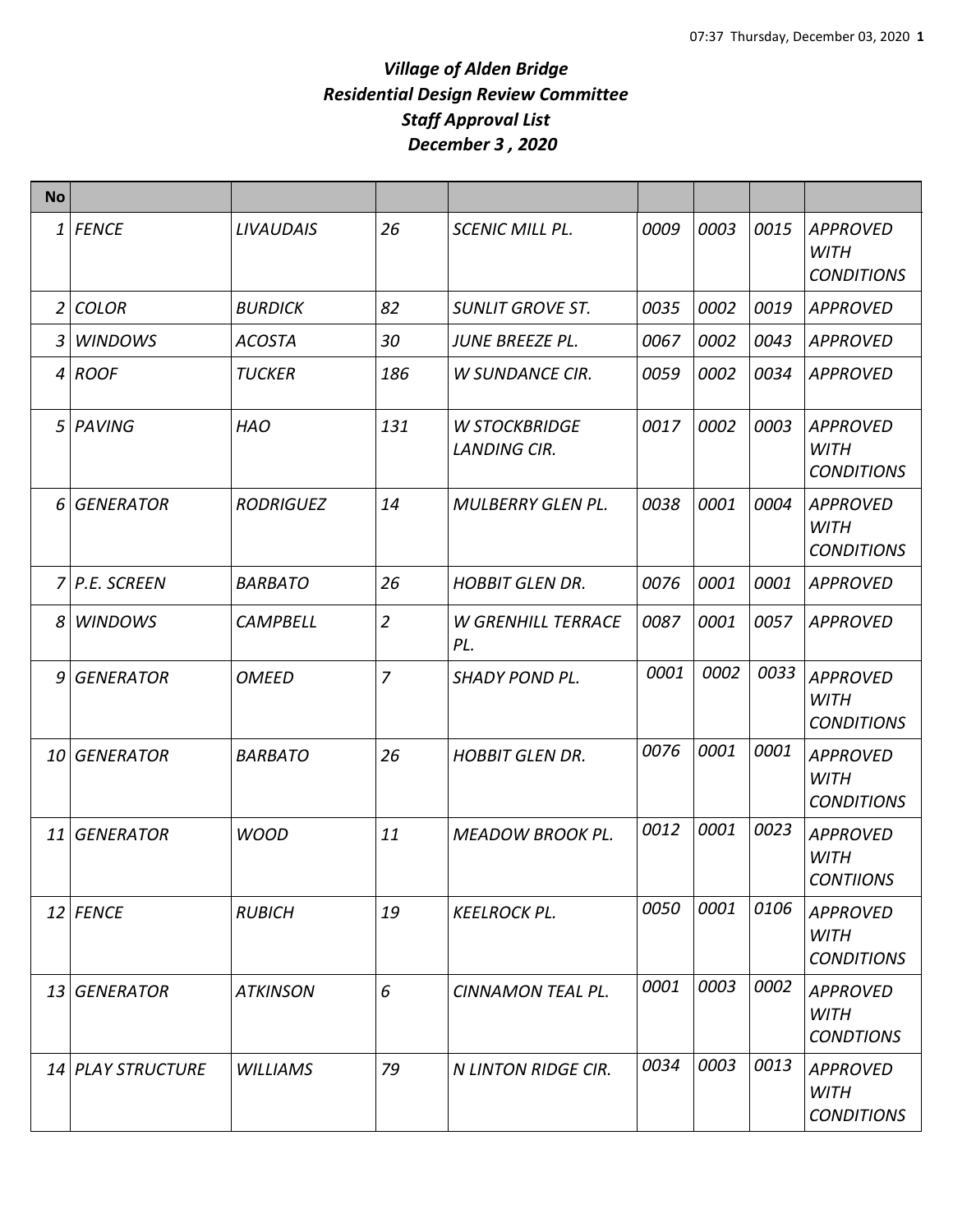| <b>No</b>       |                  |                                  |                |                         |      |      |      |                                                     |
|-----------------|------------------|----------------------------------|----------------|-------------------------|------|------|------|-----------------------------------------------------|
| 15              | <b>GENERATOR</b> | <b>RYMAL III</b>                 | 14             | POCKET FLOWER CT.       | 0016 | 0001 | 0014 | <b>APPROVED</b><br><b>WITH</b><br><b>CONDITIONS</b> |
|                 | 16 ROOF          | DAY                              | 55             | <b>WILDFLOWER TRACE</b> | 0039 | 0001 | 0048 | <b>APPROVED</b>                                     |
| 17              | <b>COLOR</b>     | <b>CHINNASWAMY</b>               | 39             | DOVEWING PL.            | 0006 | 0001 | 0034 | <b>APPROVED</b>                                     |
|                 | 18 TRIM COLOR    | LYNN                             | 146            | S HOLLYLAUREL CIR.      | 0016 | 0001 | 0019 | <b>APPROVED</b>                                     |
|                 | 19 FENCE         | <b>DEMESSINOV</b>                | 199            | N STERLING POND CIR.    | 0003 | 0002 | 0067 | <b>APPROVED</b>                                     |
|                 | 20 FENCE         | <b>NELSON</b>                    | 30             | <b>CANOE BIRCH PL.</b>  | 0040 | 0001 | 0033 | <b>APPROVED</b>                                     |
|                 | $21$ PATIO       | <b>SPIVAK</b>                    | $\overline{7}$ | S BRISTOL OAK CT.       | 0011 | 0001 | 0060 | <b>APPROVED</b>                                     |
|                 | 22 FENCE         | <b>VOINEA</b>                    | 46             | <b>CANOE BIRCH PL.</b>  | 0040 | 0001 | 0029 | <b>APPROVED</b><br><b>WITH</b><br><b>CONDITIONS</b> |
| 23 <sub>1</sub> | <b>COLOR</b>     | <b>VANDELAAR</b>                 | 34             | E GREYWING CIR.         | 0006 | 0004 | 0037 | <b>APPROVED</b>                                     |
|                 | 24 FENCE         | <b>GONZALEZ</b><br><b>MOLINA</b> | 26             | <b>CANOE BIRCH PL.</b>  | 0040 | 0001 | 0034 | <b>APPROVED</b>                                     |
| 25 <sub>1</sub> | <b>ROOF</b>      | <b>WONG LVG T</b>                | $\overline{3}$ | JUNE BREEZE PL.         | 0067 | 0002 | 0035 | <b>APPROVED</b>                                     |
|                 | 26 SOLAR PANELS  | <b>DRIEU</b>                     | 6              | TROLL WOODS CT.         | 0081 | 0003 | 0026 | <b>APPROVED</b><br><b>WITH</b><br><b>CONDITIONS</b> |
| 27              | <b>SPA</b>       | <b>JONES</b>                     | 43             | TETHERED VINE PL.       | 0014 | 0001 | 0011 | <b>APPROVED</b><br>WITH<br><b>CONDITONS</b>         |
|                 | 28 PAVING        | <b>JONES</b>                     | 43             | TETHERED VINE PL.       | 0014 | 0001 | 0011 | <b>APPROVED</b><br><b>WITH</b><br><b>CONDITIONS</b> |
|                 | 29 FENCE         | PAWLEWICZ                        | $\overline{2}$ | <b>BECKET HILL PL.</b>  | 0028 | 0005 | 0032 | <b>APPROVED</b>                                     |
|                 | 30 FENCE         | <b>MACKERT</b>                   | 22             | <b>CANOE BIRCH PL.</b>  | 0040 | 0001 | 0035 | <b>APPROVED</b>                                     |
|                 | 31 FENCE         | <b>WESSNER</b>                   | 146            | LINTON DOWNS PL.        | 0034 | 0002 | 0031 | <b>APPROVED</b>                                     |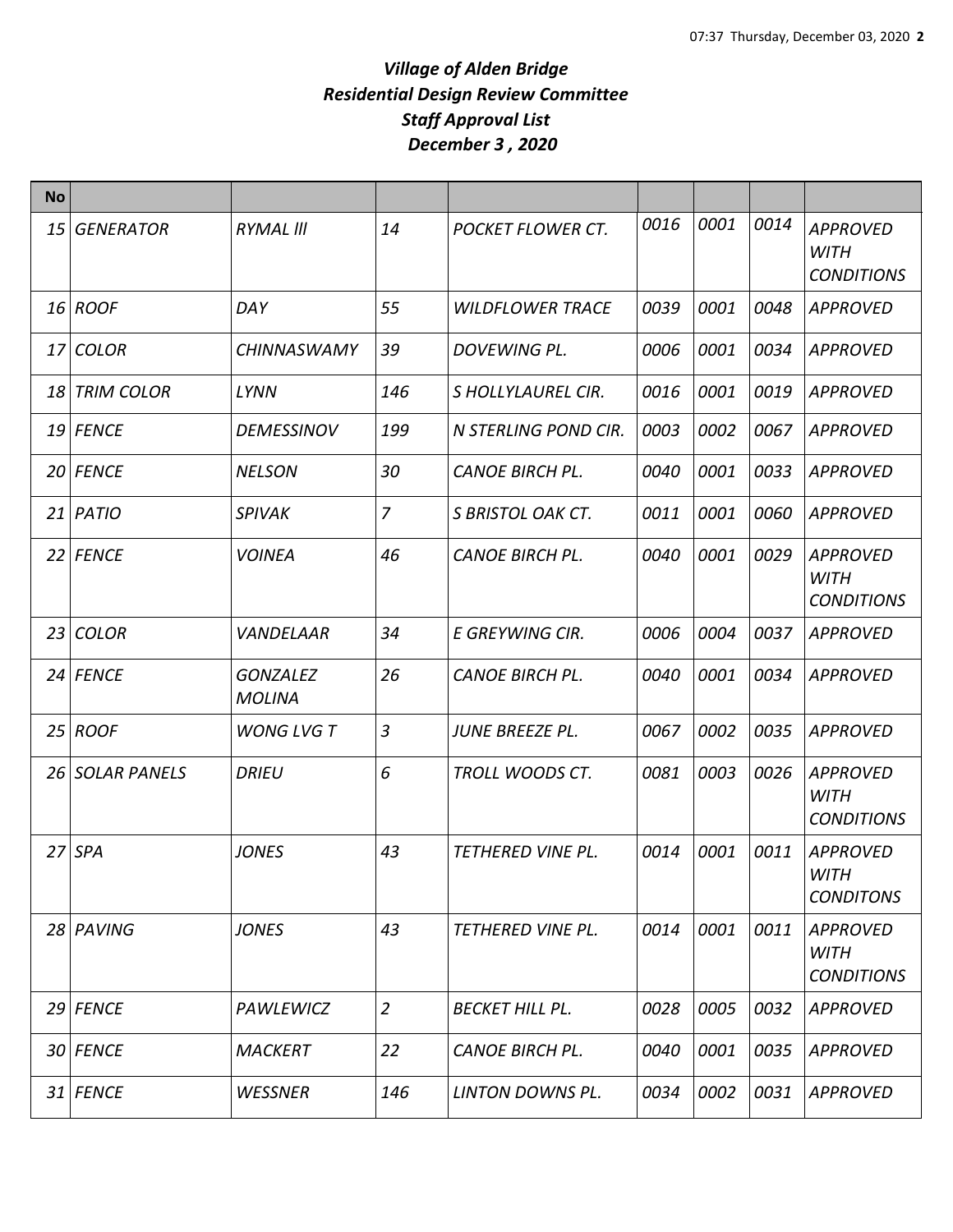| <b>No</b>       |                                |                           |     |                          |      |      |      |                                                     |
|-----------------|--------------------------------|---------------------------|-----|--------------------------|------|------|------|-----------------------------------------------------|
|                 | 32 FIRE PIT                    | <b>HILL</b>               | 42  | <b>CANOE BRICH PL.</b>   | 0040 | 0001 | 0030 | <b>APPROVED</b><br><b>WITH</b><br><b>CONDITONS</b>  |
|                 | 33 PATIO COVER                 | <b>MAXWELL</b>            | 27  | VISTA MILL PL.           | 0011 | 0001 | 0029 | <b>APPROVED</b><br><b>WITH</b><br><b>CONDITIONS</b> |
|                 | 34 PATIO COVER                 | <b>SIVAGNANAKUM</b><br>ΑR | 11  | <b>WATERMINT PL.</b>     | 0084 | 0001 | 0040 | <b>APPROVED</b><br><b>WITH</b><br><b>CONDITIONS</b> |
| 35              | <b>TREE REMOVAL</b>            | <b>WOLLENBURG</b>         | 78  | <b>CAMBER PINE PL.</b>   | 0061 | 0001 | 0031 | <b>APPROVED</b><br><b>WITH</b><br><b>CONDITIONS</b> |
|                 | 36 ROOF                        | ADAMS                     | 62  | <b>TRELLIS GATE ST.</b>  | 0035 | 0002 | 0024 | <b>APPROVED</b>                                     |
|                 | 37 SLIDING DOOR                | <b>WADHWA</b>             | 30  | RYANWYCK PL.             | 0086 | 0001 | 0046 | <b>APPROVED</b><br><b>WITH</b><br><b>CONDITIONS</b> |
|                 | 38 PATIO COVER                 | <b>WADHWA</b>             | 30  | RYANWYCK PL.             | 0086 | 0001 | 0046 | <b>APPROVED</b><br><b>WITH</b><br><b>CONDITIONS</b> |
|                 | 39 PAVING                      | <b>WADHWA</b>             | 30  | RYANWYCK PL.             | 0086 | 0001 | 0046 | <b>APPROVED</b><br>WTH<br><b>CONDITIONS</b>         |
|                 | 40 ROOF                        | PRATT                     | 15  | <b>BLUFF CREEK PL.</b>   | 0073 | 0002 | 0013 | <b>APPROVED</b>                                     |
|                 | 41 TREE REMOVAL                | <b>BENAVIDES</b>          | 123 | S WINTERPORT CIR.        | 0005 | 0002 | 0007 | <b>APPROVED</b>                                     |
|                 | 42 PAVING                      | <b>SHERLEY</b>            | 83  | E GREYWING CIR.          | 0006 | 0003 | 0042 | <b>APPROVED</b>                                     |
| 43 <sup>1</sup> | <b>TREE REMOVAL</b>            | <b>KAYES</b>              | 31  | ALMOND BRANCH PL.        | 0057 | 0002 | 0012 | <b>APPROVED</b><br><b>WITH</b><br><b>CONDITIONS</b> |
|                 | 44 BAY WINDOW<br><b>REPAIR</b> | <b>ENGLAND</b>            | 142 | <b>LINTON RIDGE</b>      | 0034 | 0001 | 0001 | <b>APPROVED</b>                                     |
| 45              | WALKWAY                        | <b>ENGLAND</b>            | 142 | <b>LINTON RIDGE</b>      | 0034 | 0001 | 0001 | <b>APPROVED</b>                                     |
|                 | 46 PATIO IN FRONT              | <b>SHERMAN</b>            | 62  | <b>HIDDEN MEADOW DR.</b> | 0041 | 0002 | 0005 | <b>APPROVED</b>                                     |